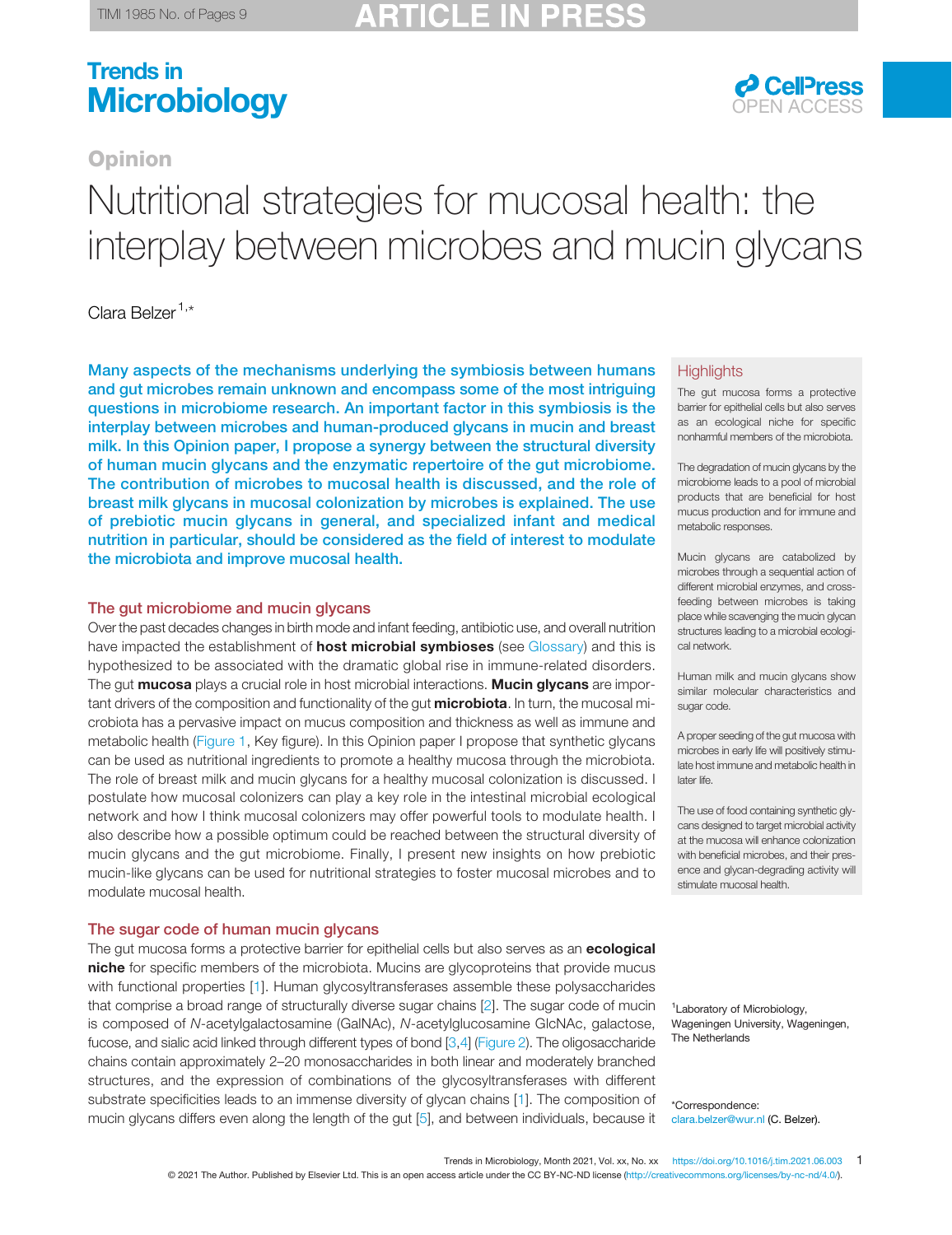

<span id="page-1-0"></span>

is partly determined by genetic factors. For example, the presence or absence of fucosylated oligosaccharides depends on **secretor status** (Se) and Lewis (Le) genes [[1\]](#page-7-0). These individual differences can impact health outcomes and microbiota composition both during infancy and adult life. As such, fucose nonsecretors have an increased risk for diseases such as Crohn's disease and celiac disease [\[6](#page-7-0),[7\]](#page-7-0), and they have gut microbial communities that are distinct from those of fucose secretors [\[8](#page-7-0)]. The absence of fucosylated oligosaccharides in breast milk is related to the reduced abundance of Bifidobacterium spp. in the infant gut and a higher risk of diarrhea and allergic disease [9–[11](#page-7-0)]. Some members of the human gut microbiota are highly adapted to the mucosal niche within the intestine. This microbial niche is especially present at the mucosal interface in the colon, where the mucus layer is the thickest and is, in turn, divided into an inner and outer layer. The inner mucus layer is described to be devoid of microbes while the outer mucus layer of the colon harbors a stable community of mucosa-colonizing microbes that form an **ecological network** based on niche-specific conditions, such as low levels of oxygen and the availability of mucin proteins and glycans [\[12\]](#page-7-0). Apart from the mucus that covers the gut epithelial cells, fecal pellets are coated with a layer of mucus that creates an additional barrier for microbes to reach epithelial cells by entrapping them in the fecal pellet [[5\]](#page-7-0).

An increase in knowledge about the mucin sugar code has enabled us to decipher more precisely the interplay between human physiology, mucosal health, and the microbiota. Insight into the enzymatic capacity of the microbiota to utilize host-produced mucin glycans is essential to understand how microbes have adapted to specific niches in the human intestinal glycan landscape. This knowledge allows us to predict how these glycans contribute to the assembly of the microbiota and to host–microbe symbiosis, and how we might be able to use them to our advantage in innovative nutritional strategies using synthetic **prebiotic** glycans aimed at improving mucosal health.

#### Microbial adaptation to mucin glycans

Microbes interact with host-secreted mucin glycans, and this interaction drives the composition and functionality of the gut microbiota [[13\]](#page-7-0). The microbiome encodes numerous carbohydrateactive enzymes (CAZymes) with the potential to degrade the complex polysaccharide chains of mucin glycans [\[14\]](#page-7-0). To degrade the sugar code of mucin glycans, a sequential action of different microbial enzymes is needed [\[15,16](#page-7-0)]. As only short glycans can be transported into the microbial cell, it requires several extracellular secreted and membrane-bound enzymes to predigest the large mucin glycans. The main enzymatic activity needed is that of glycosyl hydrolases (GHs), such as endo-β-N-acetylgalactosaminidase, fucosidases, N-acetyl-β-hexosaminidases, β-galactosidases, and sialidases [[17](#page-7-0)] ([Figure 2\)](#page-4-0). The complete degradation of mucin polysaccharides can be done by a combination of enzymes that can be expressed by a diverse range of gut microbes [[15,16\]](#page-7-0). The highly diverse gut microbiota expresses different enzymes with similar mucus-degrading capabilities. Available genomes from gut microbiota members indicated that a majority of the organisms have the capability to cleave, and catabolize, at least one of the mucin O-glycan monosaccharides [[13,18\]](#page-7-0), and more data are becoming available on the characterization of mucin-degrading CAZymes from gut mucosal microbes [\[13](#page-7-0),19–[22\]](#page-7-0). For example, the large and diverse glycoside hydrolase 16 (GH16) family were recently characterized as endoacting enzymes and were described to target the polyLacNAc structures within the oligosaccharide side chains of mucins. When expressed by prominent mucin-degrading microbes, the GH16 enzymes can thus be involved in the initial step in mucin breakdown [\[23](#page-7-0)]. The fact that microbes use extracellular degradation enables microbial communities to share carbon sources and collaboratively break down mucin glycans. The first targets for GH enzymes are the terminal residues on the O-glycans such as sialic acid, fucose, and glycosulfate. This can be done by microbes expressing fucosidases, sialidases, and mucin-desulfating sulfatases or

#### **Glossary**

CAZymes: carbohydrate-active enzymes which can break down a complex and diverse range of glycan structures from both dietary and host sources. These enzymes can be produced by the gut microbiome – for example, to facilitate food and mucin degradation and contribute to microbial growth in the gut mucosal environment.

Commensal microbes: microbes that colonize the gut without benefitting or harming the human host.

Ecological network: the complex network of living organisms, their physical environment, and their interactions in a particular unit of space. In this article: a host, its associated microbiome, and all potential interactions between microorganisms and their interactions with the gut environmental conditions.

Ecological niche: in the present context, a region providing a specific set of conditions in the gut environment. **Fucosylated:** refers to the presence of fucose residue(s) in a mucin glycan. Glycan: a chain of mono-sugar residues. Such chains can consist of similar mono-sugars or a diversity of mono-sugars. In the context of this article, the chains contain a sugar code that is typical for the host's gut mucin glycans or human milk glycans. **Glycoproteins:** proteins that contain

oligosaccharide chains (glycans) covalently attached to amino acid sidechains.

Glycosyl hydrolases (GHs): enzymes that catalyze the hydrolysis of glycosidic bonds in complex mucin sugars chains. Host microbial symbioses: the associations, of any type, between microbes that reside in the gut and the human host; such associations involve close and long-term biological interactions (mutualism, commensalism, or parasitism).

#### Human milk oligosaccharides (HMOs): also called human milk

glycans, these are sugar molecules that are a part of a group of oligosaccharides of which the sugar code can be found exclusively in human breast milk. Metagenomic: refers to genetic material recovered directly from samples – in the context of this article, from a fecal sample that contains mainly the DNA of microbes.

Microbial cross-feeding: the use, by a microbe, of a metabolic product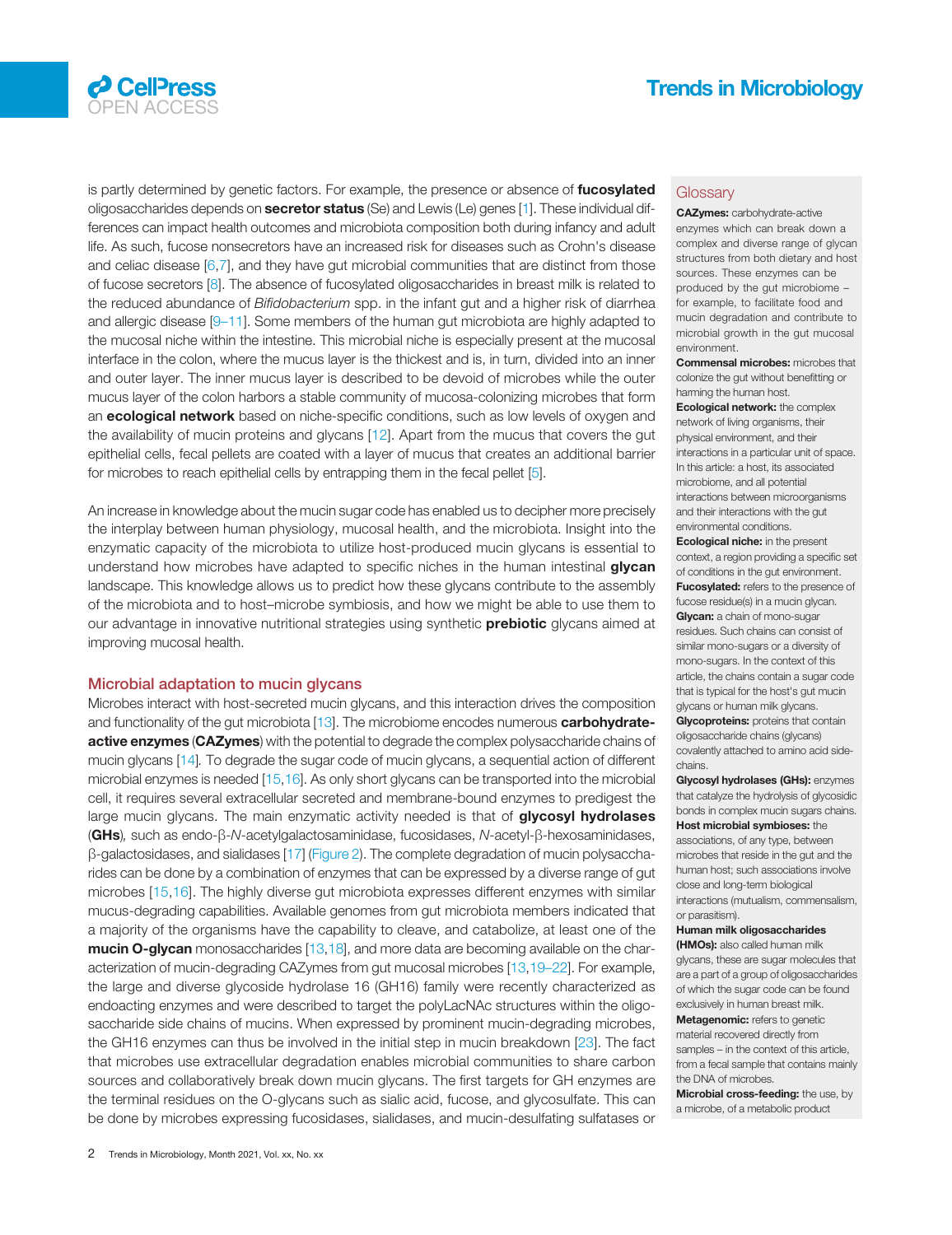#### Trends in Microbiology **OPEN ACCESS CONSTRUCTER CONSTRUCTER CONSTRUCTER CONSTRUCTER**



glycosulfatases [\[19](#page-7-0)]. Interestingly the terminal sugars are not always used as substrates by the microbial species that release them [\[24\]](#page-7-0). As an example, a limited group of gut microbes are able to express sialidases, which enables the release of sialic acid from mucin. However, not all of these microbes are able to catabolize the released sialic acid [[25\]](#page-7-0) ([Figure 2\)](#page-4-0). Interestingly, sequential removal of released sialic acid from mucin by cross-feeding microbes can protect against an infection caused by microbial pathogens that use these sugar groups as binding sites [[18\]](#page-7-0). This might also explain the protective effect of sialidated **human milk oligosaccharides** (**HMOs**) [\[24](#page-7-0),26–[28](#page-7-0)]. This opens up possibilities for synthetic **sialidated** glycans for treating infectious diseases. Furthermore, the release of this terminal sialic acid can lead to the sequential degradation of the mucin glycans by other microbes, and sialidase activity might therefore be a key feature within the ecological network [\[25\]](#page-7-0). When peripheral residues have been removed, the core of the O-glycan chains can be further hydrolyzed by the microbiota. This can result in the release of monosaccharides, such as N-acetylglucosamine, N-acetylgalactosamine, and galactose, used by the microbial degrader itself or by other resident microbes [\[29,30\]](#page-7-0). Hence, cross-feeding actions enhance the ecological fitness of a specific species and often also have a disproportionate effect on overall microbiota function and metabolism. Mucin degradation by specific microbes is essential for building a stable microbial network [30–[32](#page-7-0)]. The adaptation of specialized microbes that are capable of digesting host mucin glycans, and the dynamic expression of mucin glycans by the host upon microbial stimuli, implies coevolution of a symbiotic relationship [[15,17](#page-7-0)]. As the degradation of synthetic glycans by a microbial network will lead to a pool of host modulatory products, I believe that proper seeding of the gut and mucosa with microbes will positively stimulate host immune and metabolic health in early and later life [\[33,34\]](#page-7-0).

#### Breast milk and mucin glycans for a healthy mucosal colonization

The development of the intestinal microbiota in the first 1000 days of life is a dynamic process influenced by early-life nutrition [[35](#page-7-0)]. Pioneer bacteria colonizing the infant gut and gradual diversification towards a stable ecosystem play a crucial role in establishing stable host– microbe interactions and an optimal symbiosis between them [\[6\]](#page-7-0). Immediately after birth, infants consume an exclusive diet of breast milk or infant formula or a combination of those two. The glycan landscape presented in human milk offers protection to the neonate, either by directly blocking binding of pathogens to intestinal cells, or indirectly, serving as an energy source for microbes that can protect against infection [\[36](#page-7-0)]. Therefore, milk serves as both infant and microbial nutrition, which, in concert, promote host–microbe symbiosis. Although HMOs are among the most abundant components in breast milk, they do not have any direct energetic value for the nursing infant. Instead, they are described to act as **prebiotics** selecting for specific microbial populations in the infant gut and have been postulated to exert antiadhesive or anti-inflammatory effects [[36\]](#page-7-0). Human milk and mucin glycans show similar molecular characteristics as both are composed of comparable monosaccharide building blocks and linkages, which together comprise their sugar code. HMOs consist of a lactose core, which may be elongated by N-acetylglucosamine (GlcNAc), galactose, fucose, and/or sialic acid. Both HMOs and mucin glycans have large structural diversity with over 200 glycan structures identified in a single donor [\[37](#page-7-0),[38](#page-7-0)]. Due to the chemical similarity of HMOs and O-linked mucin glycans, microbes have developed homologous strategies for degrading these complex carbohydrates [\[24,26,39,40\]](#page-7-0). For example, Akkermansia muciniphila uses similar GHs to degrade glycan structures in either milk or mucin [\[24](#page-7-0)]. In my perspective, the ability of mucin-degrading microbes to forage on milk glycans present in the infant gut may have a role in early colonization of the mucosal layer with beneficial microbes [[24](#page-7-0),[41\]](#page-7-0). Examples of such early seeding of the mucosal layer include Bifidobacterium spp., Bacteroides spp., and A. muciniphila. These microbes can use their mucus-utilization pathways for survival within the infant gut, which is rich in HMOs that contain mucin-like structures [[24,26,41](#page-7-0)]. Microbial glycan

produced by a different microbe. Also termed metabolic cross-feeding. Microbiome: a community of microbes, including their molecules and products, that are active and inhabit a

particular environment. **Microbiota:** a community of microbes that inhabit a particular environment. Mucin glycans: sugar side-chains attached to a mucin protein backbone. Mucin O-glycan: a sugar molecule attached to the oxygen atom of serine or threonine residues in a mucin protein. **Mucins:** glycoproteins that can form a gel.

Mucosa: a region that provides physical separation between the lumen and the body. It consists of physical, biochemical, and immune elements. **Mucosal barrier:** the physical barrier that separates the lumen and the body. It consists of physical, biochemical, and immune elements.

Pili: long, thin surface appendages found on many bacteria. They play major roles in colonization by facilitating adhesion, motility, DNA exchange, and protein uptake and secretion.

Prebiotics: compounds, such as glycans, that induce the growth or activity of beneficial microorganisms in the gut.

**Probiotics:** live microorganisms that provide health benefits when consumed.

Secretor status: refers to the presence or absence of blood-group antigens in, for example, mucus. People who secrete these antigens in their bodily fluids are referred to as secretors, while people who do not are termed nonsecretors. Secretor status is controlled by the FUT2 gene (also called the Se gene).

Sialidated: in the present context, refers to a mucin glycan containing the residue of a sialic acid sugar.

Sugar code: in a glycan, the pattern of glycosylation made up of different mono-sugars combining the parameters anomeric status, linkage positions, ring size, and addition of branches.

**Synbiotics:** food ingredients or dietary supplements combining probiotics and prebiotics.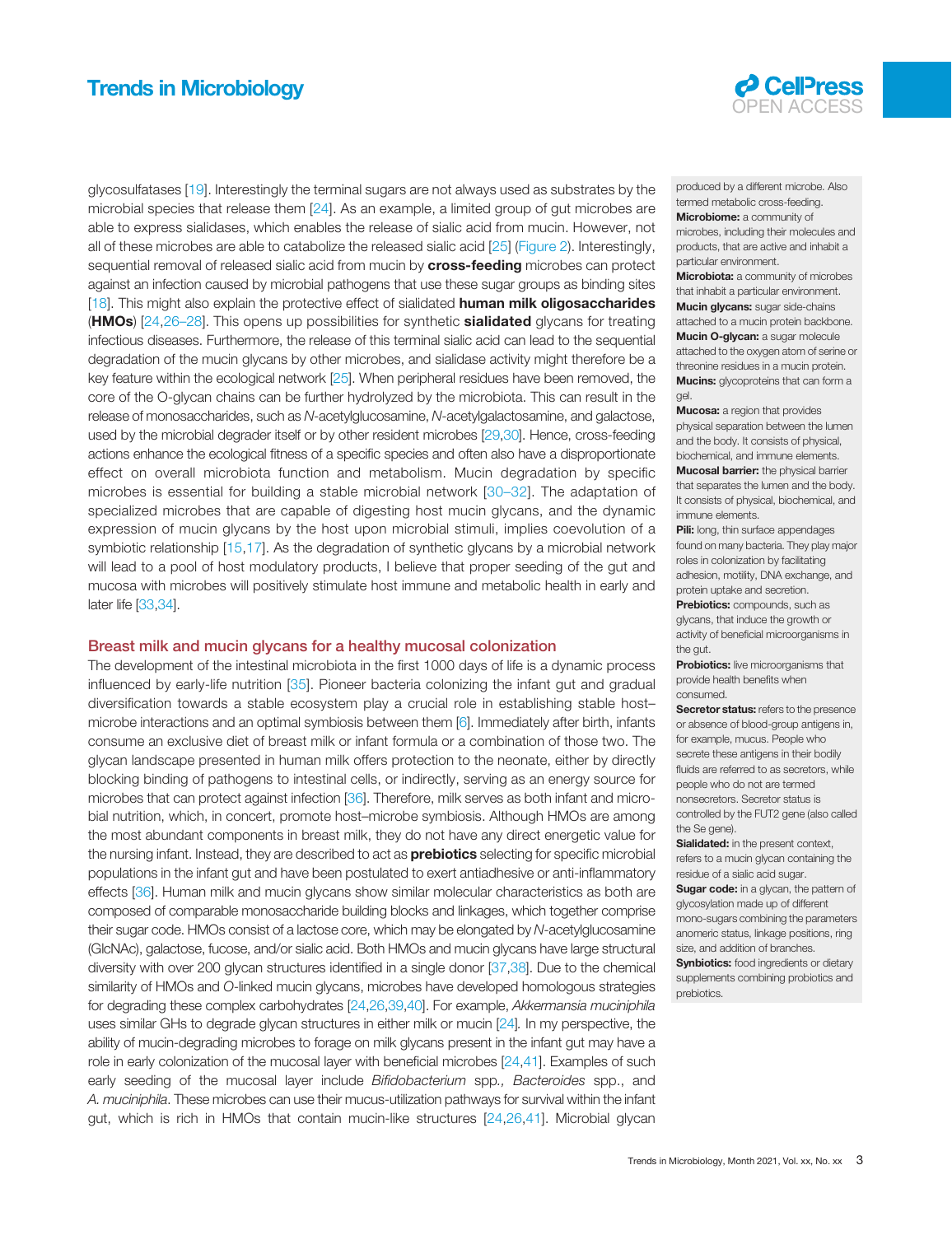<span id="page-3-0"></span>

#### Key figure

The interplay between microbes and mucin glycans



Figure 1. A healthy outer mucosal layer in the colon is colonized by a diverse set of microbes that feed on mucin glycans to form a stable ecological network. The mucosal microbiome stimulates host cells towards a healthy immune and metabolic response. Host goblet cells respond to microbial stimuli by modifying glycan expression patterns, and this leads to an increase in mucus thickness and a modified mucin sugar composition. In an unhealthy state, in which the mucosal layer is thin and compromised, microbes can reach the gut epithelial cells and evoke an inflammatory response. Restoration of the mucosal imbalance could be established through the addition of prebiotic mucin-like glycans that are catabolized by microbes so that these microbes can boost the host to restore mucus thickness and stimulate a beneficial immune and metabolic response.

degradation results in the generation of metabolites that help to modulate mucosal health, making these glycan-degrading microbes good markers of a healthy gut during later life. In addition, the benefits of mucus-colonizing commensals have also been described for mucosal, immune, and metabolic health throughout life. Glycans added to infant formula will therefore promote the growth of beneficial glycan-degrading microbes that can colonize the infant gut. I envision that their presence and activity will promote a healthy microbial network that can benefit mucosal health in later life.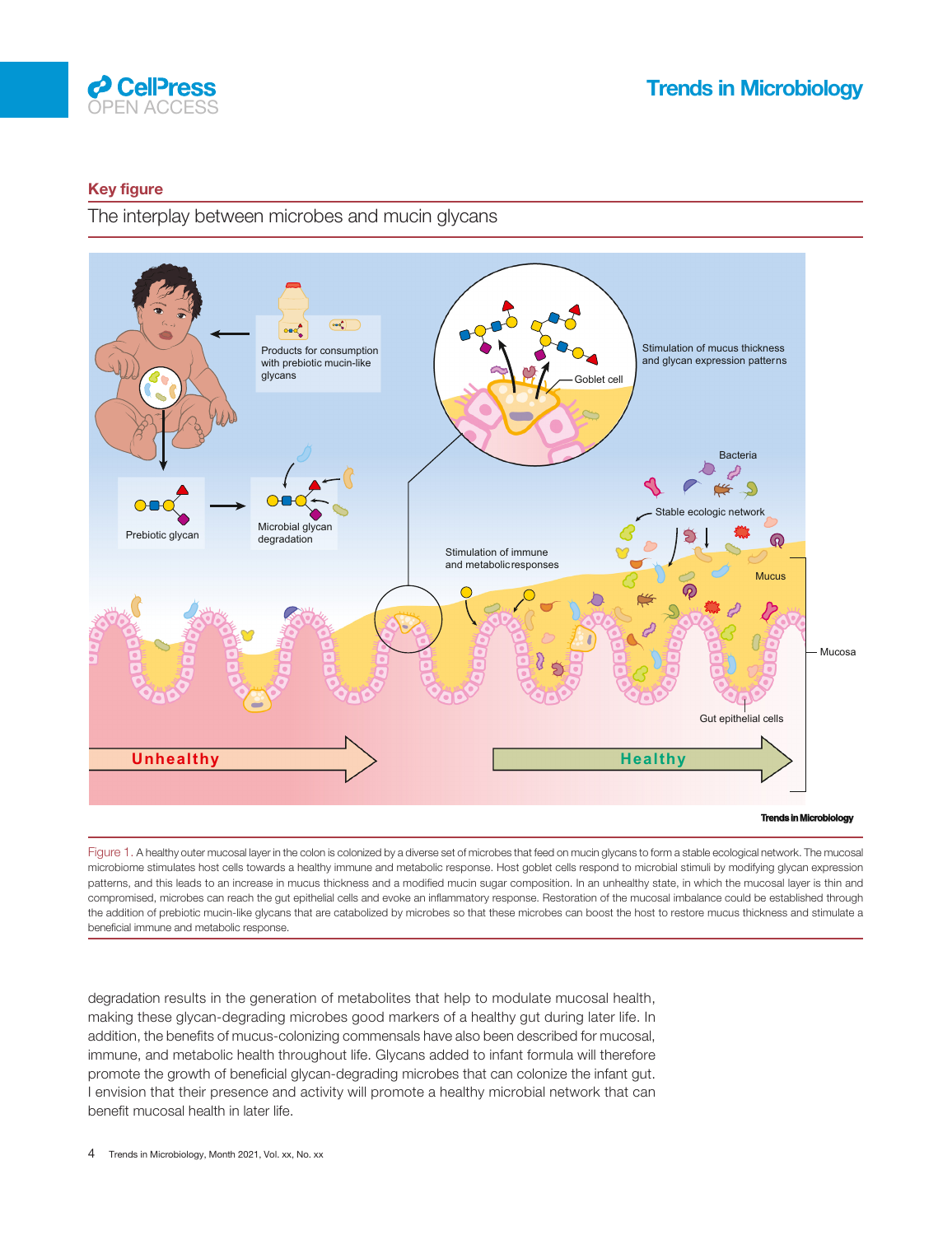### <span id="page-4-0"></span>**Trends in Microbiology**





Figure 2. Microbial adaptation to mucin glycans. (A) Sugar monomers present in mucin structures. (B) A hypothetical complex mucin glycan structure with a range of bonds; arrows represent hydrolyzing enzymes encoded in the gut microbiome. (C) Left. Well-characterized mucin glycan structures and their residue bonds. Middle. Microbial carbohydrate-active enzymes (CAZymes) involved in the catabolism of each glycan structure. Right. Representative genera of the major bacterial phyla in the human gut encoding these CAZymes in their genomes.

#### Structural redundancy of mucin glycans and microbial enzyme versatility

Complete dismantling of mucin glycans and mucin proteins demands a series of enzymes responsible for the transportation of glycans and the hydrolysis of their residue bonds. Cross-feeding is an essential component of microbial community development [\[30](#page-7-0),[42](#page-8-0),[43\]](#page-8-0). Microorganisms are not simply divided into mucin degraders and mucin nondegraders. Most gut microbes encode and express different combinations of CAZymes, the set of enzymes that determine the mucin-degrading properties and which are thus strain- or subspecies-dependent [\[16\]](#page-7-0) (Figure 2). Together, the highly diverse gut microbiota encode several enzymes with a homologous function for mucus degradation among different microbial species, enabling microbes to hydrolyze a mucin glycan structure using a similar or even a different enzyme. Examples include the diversity of sialidases and fucosidases within the human gut microbiome [\[13](#page-7-0)] (Figure 2). Several studies have attempted to pinpoint those genes involved in mucin glycan degradation, and this has led to the identification of several characterized GH enzymes involved in mucin degradation from a range of gut microbial species [\[19](#page-7-0)]. Furthermore, the presence of mucin glycan-degrading enzymes within gut metagenomic databases showed enrichment in commensal microbes compared to pathogens [\[39\]](#page-7-0).

I would like to propose that the patterns of hydrolytic bonds within mucin glycan structures can be used to deduce a synergy between mucus structure and certain mucin-degrading microbes. The difficulty lies in the fact that the presence and activity of microbes also induces regulation of host mucus glycan expression and composition, increasing diversification of mucin structures [[5](#page-7-0),[31,](#page-7-0)44–[48\]](#page-8-0). It has been shown that host–microbe interactions can change fucosylation and sialidation patterns [[49\]](#page-8-0). The high diversity of mucin glycans could be an essential component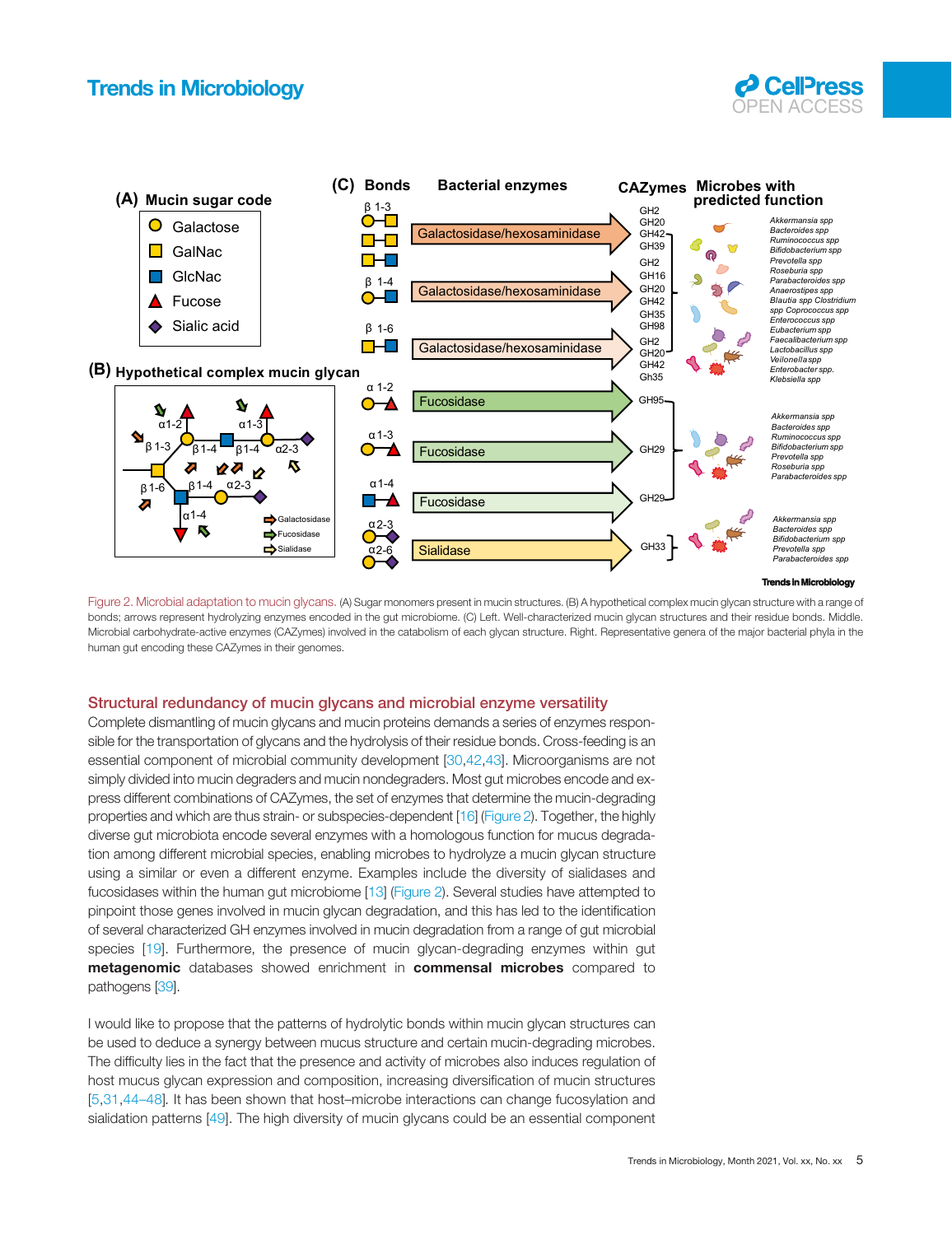

in stimulating a diverse microbial network that can, in turn, stimulate mucosal expression and, together, form the basis for the host microbial symbiosis. However, given the recurring patterns within mucin glycan structures, and the functional homologies of microbial glycan-degrading enzymes in the gut, I hypothesize the existence of a theoretical optimum in which a minimal structural redundancy of mucin glycans can support a maximal microbial diversity (Figure 3). This hypothesis can be used to design microbial synthetic communities that can express all the enzymes to degrade a set of synthetic glycans to reach an optimal pool of host mucosal modulatory components. As such, this can result in functional glycan-based food ingredients with highly advanced synbiotics that can improve mucosal health through synthetic glycans and microbial activity.

#### New nutritional strategies for microbiota modulation

New microbiota based therapeutic strategies hold great potential for the treatment of infectious, immune and metabolic diseases and disorders. An approach would be to use synthetic prebiotic glycans as microbiome modulators to stimulate mucus barrier, immune and metabolic properties. Current examples of glycans added to nutrition already show their potential to resolve mucus-layer defects associated with inflammatory bowel diseases and metabolic disorders [50–[54\]](#page-8-0). The best instances of the effectiveness of adding prebiotic glycans to nutrition come from infant feeding. Infant formula containing glycan-based prebiotics – such as disialyllacto-N-tetraose, sialylated galacto-oligosaccharides, disialyllacto-N-tetraose, and 2′-fucosyllactose – have been shown to alleviate diseases such as necrotizing enterocolitis (NEC) [[39,](#page-7-0)[55](#page-8-0)–58]. Apart from prebiotic glycans expressed by a microorganism or derived from plant materials, the use of mucin glycans has also become a field of interest to modulate the microbiota and human health. Animal studies have shown that mice that received orally administered porcine mucin glycan exhibit a reduction in C. difficile, a delay in the onset of diet-induced obesity, and an increase in the relative abundance of A. muciniphila [\[39](#page-7-0)]. Animal studies have also revealed how commensal microbiota members that target mucosal sialidases can protect against C. difficile infections [\[18\]](#page-7-0). Scientists are now exploring how engineered mucus can prevent pathogen infections [[59](#page-8-0)]. I think that the protective role of the



Figure 3. The interaction between microbial enzyme diversity and mucus glycan complexity. As the complexity of glycans and the number of bonds increase (arrowed axis), I hypothesize that there is a redundancy in bond diversity. This redundancy in hydrolytic bonds within glycan structures can be used to define an optimum between mucus glycan diversity and microbes with glycandegrading enzymes (dotted box).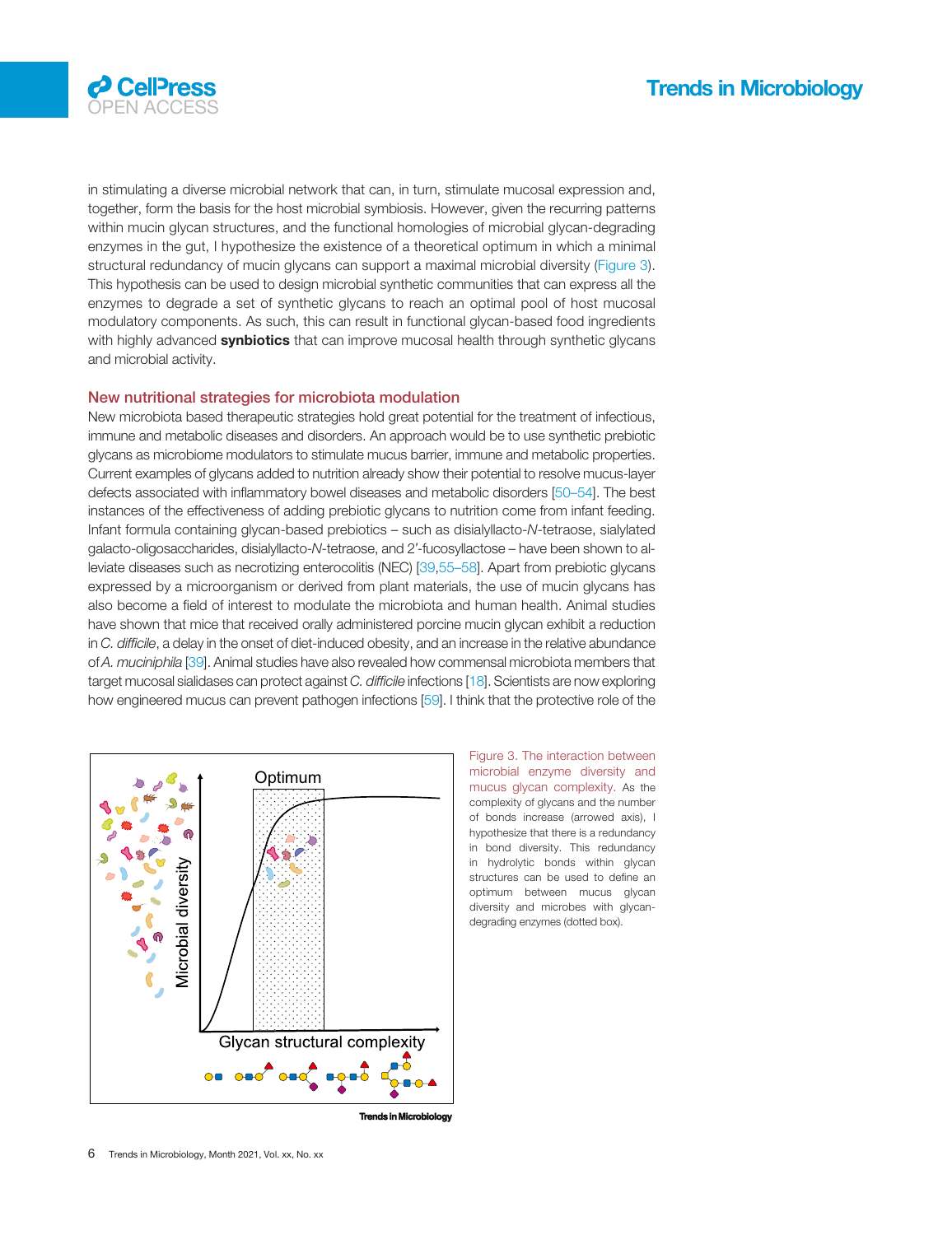### **Trends in Microbiology**



gut microbiota in the modulation of gut mucosal health can be extended to a range of mucosal-related disorders. I postulate that synthetic prebiotic glycans can, and will, be used in nutrition to target beneficial microbes in the gut and exert their role in modulating mucosal health through being anti-infection, evoking a beneficial immune and metabolic host response, and regulating improved mucus expression and barrier function.

#### Glycans that improve mucosal health through the microbiota

An increasing number of studies have shown that the intestinal mucus acts as a major modulator of human health by increasing intestinal barrier function and decreasing inflammatory responses [[59,60](#page-8-0)]. Maintenance of a healthy gut through normal mucus encapsulation of fecal pellets can even prevent inflammation and hyperplasia [\[5](#page-7-0)]. There are also a few examples of a causative relationship between mucin-degrading microbes and host immune and metabolic health, such as the discovery that the outer-membrane pili of A. muciniphila can evoke a healthy host metabolic response and increase in intestinal barrier function [[61](#page-8-0)–63]. The use of non-living microbial materials (postbiotics), such as the pili proteins of A. muciniphila, instead of viable microbial cells (probiotics), has many advantages in the upstream production and application possibilities of products that can be added to nutrition. As mentioned previously, mucin glycans added to the food of mice resulted in a higher abundance of A. muciniphila and a delay in the onset of dietinduced obesity.

The ratio between simple sugars versus fibers in a diet plays a role in the activity and abundance of microbes with mucin-degrading abilities, with low fiber consumption being correlated with the onset of intestinal inflammation. In mice, the intake of simple sugars enhances pathogenesis via modulation of gut microbiota and predisposes them to colitis [[64\]](#page-8-0). Mice that were administered a low-fiber diet had an altered microbiota that resulted in mucus defects [\[60](#page-8-0),[65](#page-8-0)]. On top of this, the host makes unfavorable changes in its mucus expression and sugar code in response to an inflammatory type of microbiota, creating a positive feedback loop towards an even more inflammatory state [\[47\]](#page-8-0). As such, a long-term low-fiber, high-sugar diet can create a microbiota that is active on mucus degradation, leading to changes in mucus composition and gut barrier function and, subsequently, inflammation. In the case of NEC, inflammatory bowel disease (IBD), and colorectal cancer, the role of the mucosal microbiota has been shown to be associated with the (corresponding) diseased state [[55](#page-8-0)]. Promising results are reported for HMOs and blood type antigens as prebiotic glycans, being effective as microbiota modulators to improve gut and immune health [\[66](#page-8-0)–69]. Furthermore, apart from currently available glycans, the use of new synthetic glycans has also been suggested, with the possibility of using not only the glycan chains but also the backbone of the mucin structures in combination with glycan chains [[59,70\]](#page-8-0). I think that the next steps in this field of research should be to apply new glycan structures that improve host health and ameliorate the outcome of to a range of disorders through the microbiota.

#### Concluding remarks and future perspectives

Glycans have profound effects on the assembly and function of the human gut microbiome. I think that glycans have high potential to be applied in truly new therapeutic nutrition for chronic inflammatory diseases as well as enteric infections in which patients suffer from gut microbial imbalance and impaired mucus integrity. Therefore, I argue that the next phase in the field of gut microbiome research should be focused on the design of nutritional strategies that target the microbes which colonize the mucosal layer in order to improve human mucosal health (see also Outstanding questions). Thus far, the interplay between host mucus production and the role of microbes herein is lacking sufficient mechanistic insights. Knowledge about which microbial components play a role in regulating mucus secretion, and how mucus glycans determine microbiome composition, will elucidate how a symbiosis between the host and microbe is

#### Outstanding questions

How do different microbiota members stimulate mucin production?

How do microbiota members influence mucin composition?

Which sugars and hydrolytic bonds between sugars are sufficient to stimulate diverse microbial action in the gut?

What prebiotic mucin-like glycans stimulate microbes that, in turn, modulate host mucin production?

How could glycan structures be used as next-generation prebiotics?

Can nutrition steer the mucosal colonization of microbes in early life?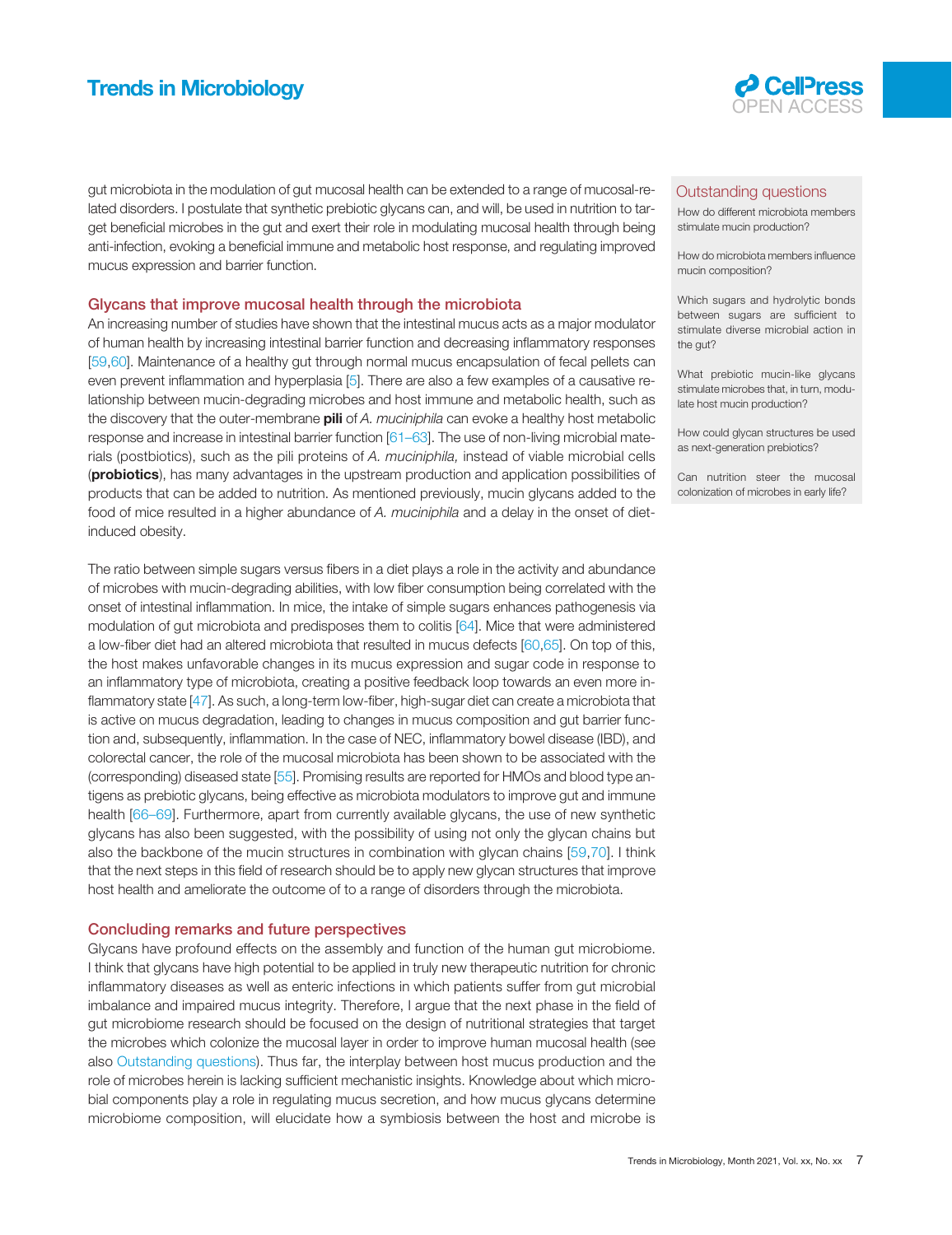#### <span id="page-7-0"></span>**P** CelPress OPEN ACCESS

reached and how a disbalance could be treated to overcome dysbiosis. Understanding how interactions between the gut microbiome, dietary glycans, and host glycans regulate gut epithelial function, the immune response to pathogens, and transitions to adaptive tolerogenic immunity will offer windows of opportunity to shape lifelong gut, immune, and metabolic health and enhance our knowledge of the causality between microbes and human health.

#### Declaration of interests

There are no interests to declare.

#### **References**

- 1. [Bansil, R. and Turner, B.S. \(2017\) The biology of mucus:](http://refhub.elsevier.com/S0966-842X(21)00135-9/rf0005) [Composition, synthesis and organization.](http://refhub.elsevier.com/S0966-842X(21)00135-9/rf0005) Adv. Drug Deliv. Rev. [124, 3](http://refhub.elsevier.com/S0966-842X(21)00135-9/rf0005)–15
- [Hofmann, J. and Pagel, K. \(2017\) Glycan analysis by ion](http://refhub.elsevier.com/S0966-842X(21)00135-9/rf0010) [mobility-mass spectrometry.](http://refhub.elsevier.com/S0966-842X(21)00135-9/rf0010) Angew Chem. Int. Ed. Engl. 56, [8342](http://refhub.elsevier.com/S0966-842X(21)00135-9/rf0010)–8349
- 3. [Gabius, H.-J. and Roth, J. \(2017\) An introduction to the sugar](http://refhub.elsevier.com/S0966-842X(21)00135-9/rf0015) code. [Histochem. Cell Biol.](http://refhub.elsevier.com/S0966-842X(21)00135-9/rf0015) 147, 111–117
- 4. [Brockhausen, I. and Stanley, P. \(2015\) O-GalNAc glycans. In](http://refhub.elsevier.com/S0966-842X(21)00135-9/rf0020) [Essentials of Glycobiology](http://refhub.elsevier.com/S0966-842X(21)00135-9/rf0020) (3rd edn) (Varki, A. et al., eds), pp. 113–[123, Cold Spring Harbor Laboratory Press](http://refhub.elsevier.com/S0966-842X(21)00135-9/rf0020)
- 5. Bergstrom, K. et al. (2020) Proximal colon–[derived O-glycosylated](http://refhub.elsevier.com/S0966-842X(21)00135-9/rf0025) [mucus encapsulates and modulates the microbiota.](http://refhub.elsevier.com/S0966-842X(21)00135-9/rf0025) Science 370, 467–[472](http://refhub.elsevier.com/S0966-842X(21)00135-9/rf0025)
- 6. McGovern, D.P. et al. [\(2010\) Fucosyltransferase 2 \(FUT2\) non](http://refhub.elsevier.com/S0966-842X(21)00135-9/rf0030)[secretor status is associated with Crohn](http://refhub.elsevier.com/S0966-842X(21)00135-9/rf0030)'s disease. Hum. Mol. Genet. [19, 3468](http://refhub.elsevier.com/S0966-842X(21)00135-9/rf0030)–3476
- 7. Parmar, A.S. et al. [\(2012\) Association study of FUT2 \(rs601338\)](http://refhub.elsevier.com/S0966-842X(21)00135-9/rf0035) with celiac disease and infl[ammatory bowel disease in the Finnish](http://refhub.elsevier.com/S0966-842X(21)00135-9/rf0035) population. [Tissue Antigens](http://refhub.elsevier.com/S0966-842X(21)00135-9/rf0035) 80, 488-493
- 8. Rausch, P. et al. [\(2011\) Colonic mucosa-associated microbiota](http://refhub.elsevier.com/S0966-842X(21)00135-9/rf0040) is infl[uenced by an interaction of Crohn disease and FUT2](http://refhub.elsevier.com/S0966-842X(21)00135-9/rf0040) (Secretor) genotype. [Proc. Natl. Acad. Sci. U. S. A.](http://refhub.elsevier.com/S0966-842X(21)00135-9/rf0040) 108, 19030–[19035](http://refhub.elsevier.com/S0966-842X(21)00135-9/rf0040)
- 9. Kumbhare, S.V. et al. [\(2017\) A cross-sectional comparative](http://refhub.elsevier.com/S0966-842X(21)00135-9/rf0045) [study of gut bacterial community of Indian and Finnish children.](http://refhub.elsevier.com/S0966-842X(21)00135-9/rf0045) Sci. Rep. [7, 10555](http://refhub.elsevier.com/S0966-842X(21)00135-9/rf0045)
- 10. Sprenger, N. et al. [\(2017\) Longitudinal change of selected](http://refhub.elsevier.com/S0966-842X(21)00135-9/rf0050) [human milk oligosaccharides and association to infants](http://refhub.elsevier.com/S0966-842X(21)00135-9/rf0050)' growth, [an observatory, single center, longitudinal cohort study.](http://refhub.elsevier.com/S0966-842X(21)00135-9/rf0050) PLoS One [12, e0171814](http://refhub.elsevier.com/S0966-842X(21)00135-9/rf0050)
- 11. Sprenger, N. et al. [\(2017\) FUT2-dependent breast milk oligosac](http://refhub.elsevier.com/S0966-842X(21)00135-9/rf0055)[charides and allergy at 2 and 5 years of age in infants with high](http://refhub.elsevier.com/S0966-842X(21)00135-9/rf0055) [hereditary allergy risk.](http://refhub.elsevier.com/S0966-842X(21)00135-9/rf0055) Eur. J. Nutr. 56, 1293–1301
- 12. Vaga, S. et al. [\(2020\) Compositional and functional differences of](http://refhub.elsevier.com/S0966-842X(21)00135-9/rf0060) [the mucosal microbiota along the intestine of healthy individuals.](http://refhub.elsevier.com/S0966-842X(21)00135-9/rf0060) Sci. Rep. [10, 14977](http://refhub.elsevier.com/S0966-842X(21)00135-9/rf0060)
- 13. Tailford, L.E. et al. [\(2015\) Mucin glycan foraging in the human gut](http://refhub.elsevier.com/S0966-842X(21)00135-9/rf0065) microbiome. [Front. Genet.](http://refhub.elsevier.com/S0966-842X(21)00135-9/rf0065) 6, 81
- 14. Flint, H.J. et al. [\(2012\) Microbial degradation of complex carbo](http://refhub.elsevier.com/S0966-842X(21)00135-9/rf0070)ydrates in the gut. Gut Microbes 3, 289–306
- 15. El Kaoutari, A. et al. [\(2013\) The abundance and variety of](http://refhub.elsevier.com/S0966-842X(21)00135-9/rf0075) [carbohydrate-active enzymes in the human gut microbiota.](http://refhub.elsevier.com/S0966-842X(21)00135-9/rf0075) [Nat. Rev. Microbiol.](http://refhub.elsevier.com/S0966-842X(21)00135-9/rf0075) 11, 497–504
- 16. Al-Masaudi, S. et al. [\(2017\) A metagenomics investigation of](http://refhub.elsevier.com/S0966-842X(21)00135-9/rf0080) arbohydrate-active enzymes along the gastrointestinal tract of Saudi sheep. [Front. Microbiol.](http://refhub.elsevier.com/S0966-842X(21)00135-9/rf0080) 8, 666
- 17. Koropatkin, N.M. et al. [\(2012\) How glycan metabolism shapes](http://refhub.elsevier.com/S0966-842X(21)00135-9/rf0085) [the human gut microbiota.](http://refhub.elsevier.com/S0966-842X(21)00135-9/rf0085) Nat. Rev. Microbiol. 10, 323–335
- 18. Pereira, F.C. et al. [\(2020\) Rational design of a microbial consortium](http://refhub.elsevier.com/S0966-842X(21)00135-9/rf0090) [of mucosal sugar utilizers reduces](http://refhub.elsevier.com/S0966-842X(21)00135-9/rf0090) Clostridiodes difficile colonization. [Nat. Commun.](http://refhub.elsevier.com/S0966-842X(21)00135-9/rf0090) 11, 5104
- 19. Bell, A. and Juge, N. (2020) Mucosal glycan degradation of the host by the gut microbiota. Glycobiology Published online October 9, 2020. <https://doi.org/10.1093/glycob/cwaa097>
- 20. [Ndeh, D. and Gilbert, H.J. \(2018\) Biochemistry of complex](http://refhub.elsevier.com/S0966-842X(21)00135-9/rf0100) [glycan depolymerisation by the human gut microbiota.](http://refhub.elsevier.com/S0966-842X(21)00135-9/rf0100) FEMS [Microbiol. Rev.](http://refhub.elsevier.com/S0966-842X(21)00135-9/rf0100) 42, 146–164
- 21. Bell, A. et al. [\(2019\) Elucidation of a sialic acid metabolism path](http://refhub.elsevier.com/S0966-842X(21)00135-9/rf0105)[way in mucus-foraging](http://refhub.elsevier.com/S0966-842X(21)00135-9/rf0105) Ruminococcus gnavus unravels

[mechanisms of bacterial adaptation to the gut.](http://refhub.elsevier.com/S0966-842X(21)00135-9/rf0105) Nat. Microbiol. [4, 2393](http://refhub.elsevier.com/S0966-842X(21)00135-9/rf0105)–2404

- 22. Grootaert, H. et al. [\(2020\) Functional exploration of the GH29](http://refhub.elsevier.com/S0966-842X(21)00135-9/rf0110) [fucosidase family.](http://refhub.elsevier.com/S0966-842X(21)00135-9/rf0110) Glycobiology 30, 735–745
- 23. Crouch, L.I. et al. [\(2020\) Prominent members of the human gut](http://refhub.elsevier.com/S0966-842X(21)00135-9/rf0115) [microbiota express endo-acting O-glycanases to initiate mucin](http://refhub.elsevier.com/S0966-842X(21)00135-9/rf0115) breakdown. [Nat. Commun.](http://refhub.elsevier.com/S0966-842X(21)00135-9/rf0115) 11, 4017
- 24. Kostopoulos, I. et al. (2020) [Akkermansia muciniphila](http://refhub.elsevier.com/S0966-842X(21)00135-9/rf0120) uses [human milk oligosaccharides to thrive in the early life conditions](http://refhub.elsevier.com/S0966-842X(21)00135-9/rf0120) in vitro. Sci. Rep. [10, 14330](http://refhub.elsevier.com/S0966-842X(21)00135-9/rf0120)
- 25. [Almagro-Moreno, S. and Boyd, E.F. \(2009\) Insights into the evo](http://refhub.elsevier.com/S0966-842X(21)00135-9/rf0125)[lution of sialic acid catabolism among bacteria.](http://refhub.elsevier.com/S0966-842X(21)00135-9/rf0125) BMC Evol. Biol. [9, 118](http://refhub.elsevier.com/S0966-842X(21)00135-9/rf0125)
- 26. Marcobal, A. et al. (2011) Bacteroides [in the infant gut consume](http://refhub.elsevier.com/S0966-842X(21)00135-9/rf0130) [milk oligosaccharides via mucus-utilization pathways.](http://refhub.elsevier.com/S0966-842X(21)00135-9/rf0130) Cell Host [Microbe](http://refhub.elsevier.com/S0966-842X(21)00135-9/rf0130) 10, 507–514
- 27. Nishiyama, K. et al. (2017) Bifi[dobacterium bi](http://refhub.elsevier.com/S0966-842X(21)00135-9/rf0135)fidum extracellular [sialidase enhances adhesion to the mucosal surface and](http://refhub.elsevier.com/S0966-842X(21)00135-9/rf0135) [supports carbohydrate assimilation.](http://refhub.elsevier.com/S0966-842X(21)00135-9/rf0135) mBio 8, e00928-17
- 28. Nishiyama, K. et al. [\(2018\) Two extracellular sialidases from](http://refhub.elsevier.com/S0966-842X(21)00135-9/rf0140) Bifidobacterium bifidum [promote the degradation of sialyl](http://refhub.elsevier.com/S0966-842X(21)00135-9/rf0140)[oligosaccharides and support the growth of](http://refhub.elsevier.com/S0966-842X(21)00135-9/rf0140) Bifidobacterium breve. [Anaerobe](http://refhub.elsevier.com/S0966-842X(21)00135-9/rf0140) 52, 22–28
- 29. Juge, N. et al. (2016) Sialidases from gut bacteria: a mini-revie [Biochem. Soc. Trans.](http://refhub.elsevier.com/S0966-842X(21)00135-9/rf0145) 44, 166–175
- 30. Belzer, C. et al. [\(2017\) Microbial metabolic networks at the](http://refhub.elsevier.com/S0966-842X(21)00135-9/rf0150) [mucus layer lead to diet-independent butyrate and vitamin B12](http://refhub.elsevier.com/S0966-842X(21)00135-9/rf0150) [production by intestinal symbionts.](http://refhub.elsevier.com/S0966-842X(21)00135-9/rf0150) mBio 8, e00770-17
- 31. Sicard, J.F. et al. [\(2017\) Interactions of intestinal bacteria with](http://refhub.elsevier.com/S0966-842X(21)00135-9/rf0155) [components of the intestinal mucus.](http://refhub.elsevier.com/S0966-842X(21)00135-9/rf0155) Front. Cell. Infect. [Microbiol.](http://refhub.elsevier.com/S0966-842X(21)00135-9/rf0155) 7, 387
- 32. Sonnenburg, E.D. et al. (2010) Specifi[city of polysaccharide use](http://refhub.elsevier.com/S0966-842X(21)00135-9/rf0160) in intestinal Bacteroides [species determines diet-induced micro](http://refhub.elsevier.com/S0966-842X(21)00135-9/rf0160)[biota alterations.](http://refhub.elsevier.com/S0966-842X(21)00135-9/rf0160) Cell 141, 1241–1252
- 33. Flint, H.J. et al. [\(2012\) The role of the gut microbiota in nutrition](http://refhub.elsevier.com/S0966-842X(21)00135-9/rf0165) and health. [Nat. Rev. Gastroenterol. Hepatol.](http://refhub.elsevier.com/S0966-842X(21)00135-9/rf0165) 9, 577–589
- 34. Jakobsson, H.E. et al. [\(2015\) The composition of the gut](http://refhub.elsevier.com/S0966-842X(21)00135-9/rf0170) [microbiota shapes the colon mucus barrier.](http://refhub.elsevier.com/S0966-842X(21)00135-9/rf0170) EMBO Rep. [16, 164](http://refhub.elsevier.com/S0966-842X(21)00135-9/rf0170)–177
- 35. Wopereis, H. et al. (2014) The fi[rst thousand days](http://refhub.elsevier.com/S0966-842X(21)00135-9/rf0175) intestinal [microbiology of early life: establishing a symbiosis.](http://refhub.elsevier.com/S0966-842X(21)00135-9/rf0175) Pediatr. [Allergy Immunol.](http://refhub.elsevier.com/S0966-842X(21)00135-9/rf0175) 25, 428–438
- 36. [Bode, L. \(2012\) Human milk oligosaccharides: every baby needs](http://refhub.elsevier.com/S0966-842X(21)00135-9/rf0180) [a sugar mama.](http://refhub.elsevier.com/S0966-842X(21)00135-9/rf0180) Glycobiology 22, 1147–1162
- 37. [Marcobal, A. and Sonnenburg, J.L. \(2012\) Human milk](http://refhub.elsevier.com/S0966-842X(21)00135-9/rf0185) [oligosaccharide consumption by intestinal microbiota.](http://refhub.elsevier.com/S0966-842X(21)00135-9/rf0185) Clin. [Microbiol. Infect.](http://refhub.elsevier.com/S0966-842X(21)00135-9/rf0185) 18, 12–15
- 38. [Bansil, R. and Turner, B.S. \(2018\) The biology of mucus:](http://refhub.elsevier.com/S0966-842X(21)00135-9/rf0190) [Composition, synthesis and organization.](http://refhub.elsevier.com/S0966-842X(21)00135-9/rf0190) Adv. Drug Deliv. Rev. [124, 3](http://refhub.elsevier.com/S0966-842X(21)00135-9/rf0190)–15
- 39. Pruss, K.M. et al. [\(2020\) Mucin-derived O-glycans supple](http://refhub.elsevier.com/S0966-842X(21)00135-9/rf0195)[mented to diet mitigate diverse microbiota perturbations.](http://refhub.elsevier.com/S0966-842X(21)00135-9/rf0195) ISME J. [15, 577](http://refhub.elsevier.com/S0966-842X(21)00135-9/rf0195)–591
- 40. Chia, L.W. et al. (2020) [Bacteroides thetaiotaomicron](http://refhub.elsevier.com/S0966-842X(21)00135-9/rf0200) fosters the [growth of butyrate-producing anaerostipes caccae in the presence](http://refhub.elsevier.com/S0966-842X(21)00135-9/rf0200) [of lactose and total human milk carbohydrates.](http://refhub.elsevier.com/S0966-842X(21)00135-9/rf0200) Microorganisms 8, 1–[13](http://refhub.elsevier.com/S0966-842X(21)00135-9/rf0200)
- 41. Ruas-Madiedo, P. et al. [\(2008\) Mucin degradation by](http://refhub.elsevier.com/S0966-842X(21)00135-9/rf0205) Bifidobacterium [strains isolated from the human intestinal](http://refhub.elsevier.com/S0966-842X(21)00135-9/rf0205) microbiota. [Appl. Environ. Microbiol.](http://refhub.elsevier.com/S0966-842X(21)00135-9/rf0205) 74, 1936–1940